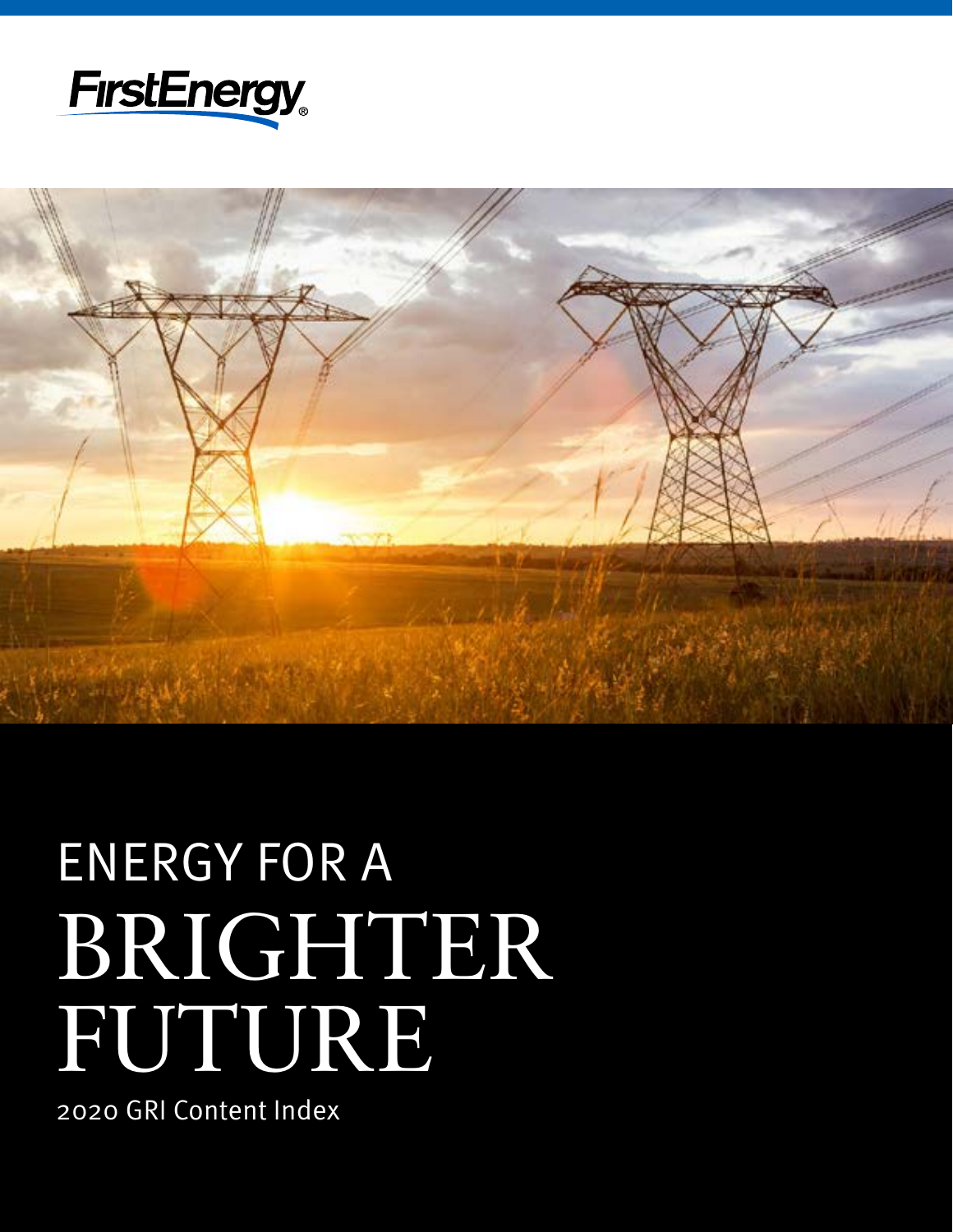## GRI CONTENT INDEX

## General Standard Disclosures

| <b>GRI Indicator</b>          | <b>Description</b>                                                                          | <b>Location</b>                   |
|-------------------------------|---------------------------------------------------------------------------------------------|-----------------------------------|
| <b>Organizational Profile</b> |                                                                                             |                                   |
| $102 - 1$                     | Name of Organization                                                                        | FirstEnergy Corp.                 |
| EU1                           | Installed Capacity                                                                          | Data Table: Environmental         |
| EU <sub>4</sub>               | Length of Above and Underground Transmission and<br>Distribution Lines by Regulatory Regime | Data Table: Social                |
| $102 - 2$                     | Activities, Brands, Products and Services                                                   | <b>About Us</b>                   |
| $102 - 3$                     | Location of Headquarters                                                                    | Akron, Ohio                       |
| $102 - 4$                     | Location of Operations                                                                      | About Us                          |
| $102 - 5$                     | Ownership and Legal Form                                                                    | 2020 Form 10-K, Part 1, p. 1      |
| $102 - 6$                     | Markets Served                                                                              | About Us                          |
| $102 - 7$                     | Scale of Organization                                                                       | 2020 Form 10-K, Part 1, p. 1      |
| $102 - 8$                     | Information on Employees and Other Workers                                                  | Data Table: Social                |
| $102 - 10$                    | Significant Changes to the Organization and its<br>Supply Chain                             | 2020 Form 10-K, Part 1, p. 1      |
| 102-11                        | Precautionary Principle or Approach                                                         | <b>Enterprise Risk Management</b> |
| <b>Strategy</b>               |                                                                                             |                                   |
| 102-14                        | Statement from Senior Decision-Maker                                                        | Strategic Plan, p. 3-4            |
|                               |                                                                                             | 2020 Annual Report, p. 1          |
| $102 - 15$                    | Key Impacts, Risks and Opportunities                                                        | <b>Enterprise Risk Management</b> |
| <b>Ethics and Integrity</b>   |                                                                                             |                                   |
| $102 - 16$                    | Values, Principles, Standards and Norms of Behavior                                         | About Us                          |
| 102-17                        | Mechanisms for Advice and Concerns About Ethics                                             | <b>Ethics and Compliance</b>      |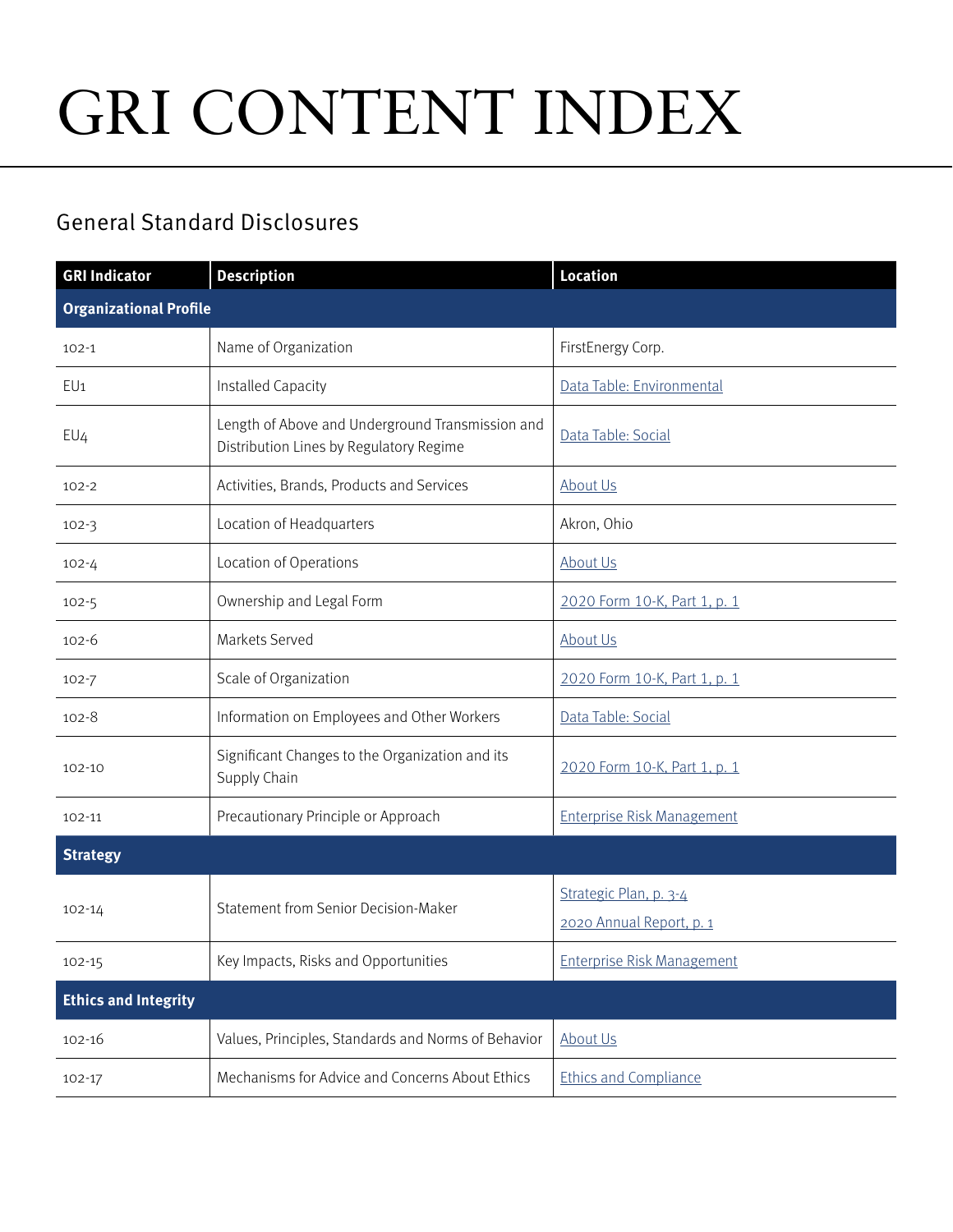| <b>GRI Indicator</b> | <b>Description</b>                                                                     | <b>Location</b>                                                                                         |
|----------------------|----------------------------------------------------------------------------------------|---------------------------------------------------------------------------------------------------------|
| <b>Governance</b>    |                                                                                        |                                                                                                         |
| $102 - 18$           | Governance Structure                                                                   | <b>Board Governance</b><br><b>FirstEnergy Governance Structure</b><br>2021 Proxy Statement, p. 1, 19-22 |
| 102-19               | Delegating Authority                                                                   | <b>Board Governance</b><br>2021 Proxy Statement, p. 20                                                  |
| 102-20               | Executive-level Responsibility for Economic,<br><b>Environmental and Social Topics</b> | <b>Board Governance</b>                                                                                 |
| 102-21               | Consulting Stakeholders on Economic,<br><b>Environmental and Social Topics</b>         | <b>Board Governance</b><br>2021 Proxy Statement, p. 6                                                   |
| 102-22               | Composition of Highest Governance Body and<br>Its Committees                           | <b>Board Governance</b><br><b>FirstEnergy Board of Directors</b><br>2021 Proxy Statement, p. 1, 8-22    |
| 102-23               | Chair of the Highest Governance Body                                                   | <b>Board Governance</b><br>2021 Proxy Statement, p. 1<br><b>FirstEnergy Leadership Team</b>             |
| 102-24               | Nominating and Selecting the Highest<br>Governance Body                                | 2021 Proxy Statement, p. iii, 1, 8-11<br><b>Board Governance</b>                                        |
| $102 - 25$           | Conflicts of Interest                                                                  | <b>Ethics and Compliance</b>                                                                            |
| $102 - 26$           | Role of the Highest Governance Body in Setting<br>Purpose, Values and Strategy         | 2021 Proxy Statement, p. 19-22<br><b>Board Governance</b>                                               |
| 102-27               | Collective Knowledge of the Highest<br>Governance Body                                 | 2021 Proxy Statement, p. 19-22                                                                          |
| 102-28               | Evaluating the Highest Governance<br>Body's Performance                                | 2021 Proxy Statement, p. 5<br><b>Board Governance</b>                                                   |
| 102-29               | Identifying and Managing Economic,<br>Environmental and Social Impacts                 | 2021 Proxy Statement, p. 1-4, 82<br>Corporate Responsibility<br><b>Board Governance</b>                 |
| 102-30               | Effectiveness of Risk Management Process                                               | 2021 Proxy Statement, p. 1-4<br><b>Enterprise Risk Management</b>                                       |
| 102-31               | Review of Economic, Environmental and<br>Social Topics                                 | 2021 Proxy Statement, p. 20, 82-83<br><b>ESG Approach and Management</b>                                |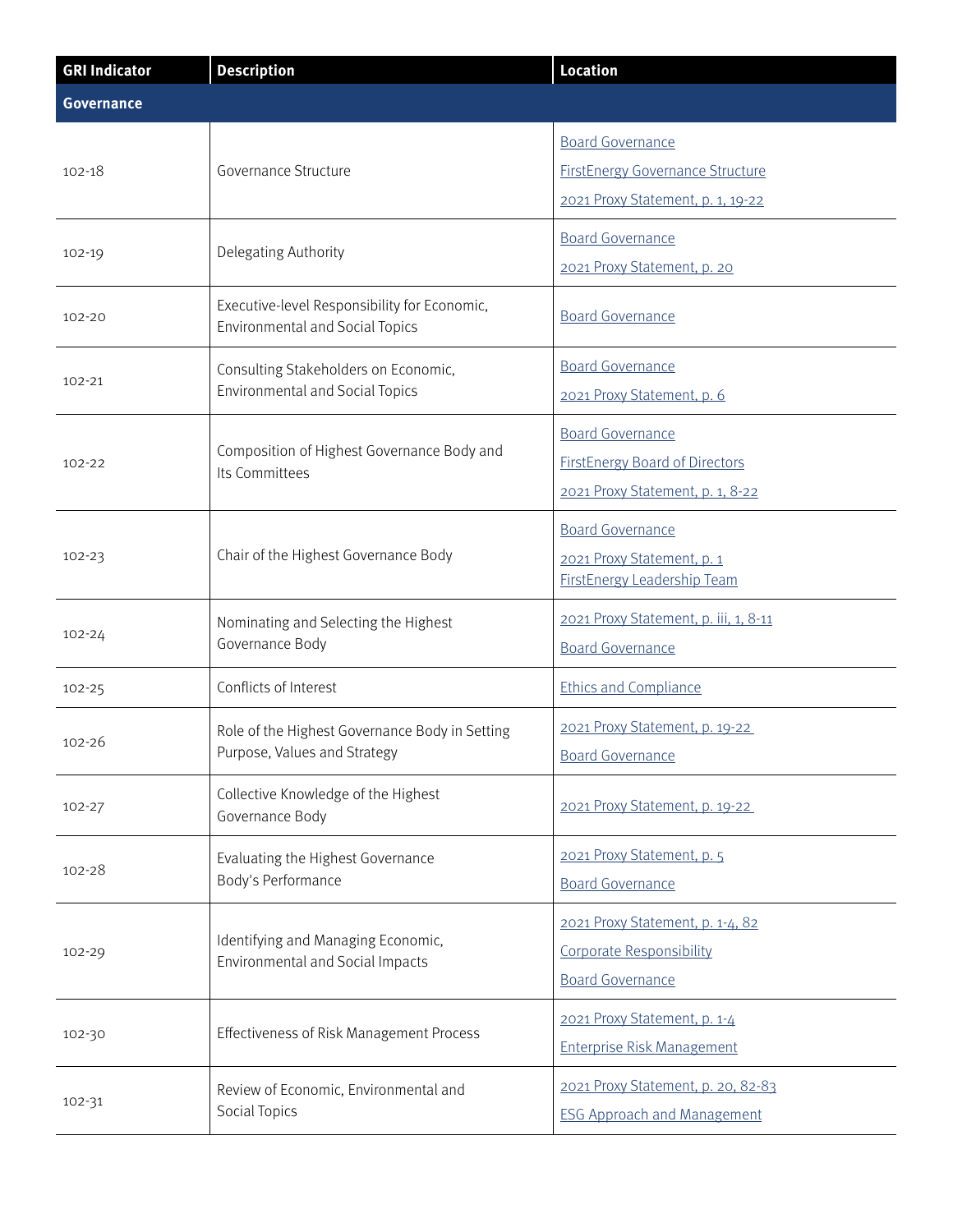| <b>GRI Indicator</b>          | <b>Description</b>                                                   | <b>Location</b>                                                                                                           |
|-------------------------------|----------------------------------------------------------------------|---------------------------------------------------------------------------------------------------------------------------|
| 102-32                        | Highest Governance Body's Role in<br><b>Sustainability Reporting</b> | <b>ESG Approach and Management</b><br>2021 Proxy Statement, p. 82-83                                                      |
| 102-33                        | <b>Communicating Critical Concerns</b>                               | Contact the FE Board<br>2021 Proxy Statement, p. 6-7                                                                      |
| 102-34                        | Nature and Total Number of Critical Concerns                         | 2021 Proxy Statement                                                                                                      |
| 102-35                        | <b>Remuneration Policies</b>                                         | 2021 Proxy Statement, p. 26                                                                                               |
| 102-36                        | Process for Determining Remuneration                                 | 2021 Proxy Statement, p. 20, 26                                                                                           |
| 102-37                        | Stakeholders Involvement in Remuneration                             | 2021 Proxy Statement, p. 31                                                                                               |
| 102-38                        | Annual Total Compensation Ratio                                      | 2021 Proxy Statement, p. 73                                                                                               |
| <b>Stakeholder Engagement</b> |                                                                      |                                                                                                                           |
| 102-40                        | List of Stakeholder Groups                                           | <b>ESG Materiality</b><br>2021 Proxy Statement, p. 82                                                                     |
| $102 - 41$                    | <b>Collective Bargaining Agreements</b>                              | Data Table: Social<br>2020 Form 10-K, p. 5                                                                                |
| $102 - 42$                    | Identifying and Selecting Stakeholders                               | <b>ESG Materiality</b><br>2021 Proxy Statement, p. 82                                                                     |
| $102 - 43$                    | Approach to Stakeholder Engagement                                   | Stakeholder Engagement<br><b>ESG Materiality</b><br>Political and Public Policy Engagement<br>2021 Proxy Statement, p. 82 |
| 102-44                        | Key Topics and Concerns Raised                                       | <b>ESG Materiality</b><br>2021 Proxy Statement, p. 82                                                                     |
| <b>Reporting Practices</b>    |                                                                      |                                                                                                                           |
| $102 - 45$                    | Entities Included in the Consolidated<br><b>Financial Statements</b> | 2020 Form 10-K, Item 1, p. 1-3                                                                                            |
| $102 - 46$                    | Defining Report Content and Topic Boundaries                         | <b>ESG Reports and Resources</b>                                                                                          |
| $102 - 47$                    | List of Material Topics                                              | <b>ESG Materiality</b><br>2021 Proxy Statement, p. 82                                                                     |
| $102 - 48$                    | Restatements of Information                                          | There have been no restatements of information                                                                            |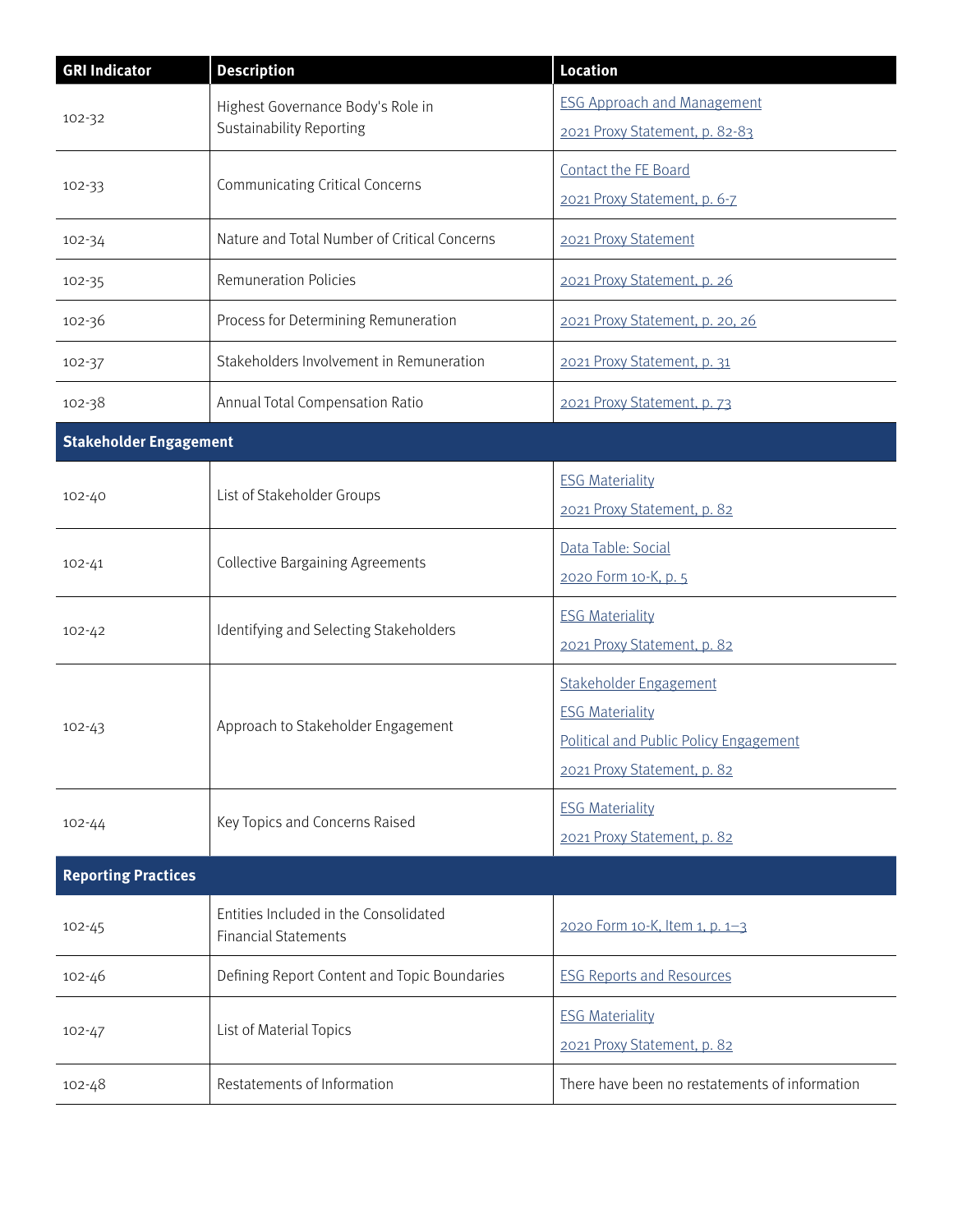| <b>GRI Indicator</b> | <b>Description</b>                                                 | <b>Location</b>                                                                                             |
|----------------------|--------------------------------------------------------------------|-------------------------------------------------------------------------------------------------------------|
| 102-49               | Changes in Reporting                                               | <b>ESG Reports and Resources</b>                                                                            |
| 102-50               | Reporting Period                                                   | This Corporate Responsibility website provides<br>historical content and data through calendar<br>year 2020 |
| 102-51               | Date of Most Recent Report                                         | 2021                                                                                                        |
| 102-52               | Reporting Cycle                                                    | Annual                                                                                                      |
| $102 - 53$           | Contact Point for Questions Regarding the Report                   | <b>ESG Reports and Resources</b>                                                                            |
| 102-54               | Claims of Reporting in Accordance with the<br><b>GRI Standards</b> | This report references the 2016 and 2018<br><b>GRI Standards</b>                                            |
| $102 - 55$           | <b>GRI Content Index</b>                                           | <b>GRI Content Index</b>                                                                                    |
| 102-56               | <b>External Assurance</b>                                          | The data in this report has not been<br>externally assured                                                  |

### **Economic Standards**

#### **GRI 201: Economic Performance**

| $103-1$                            | Material Topic and Its Boundary                                                   | <b>Community Impact</b>                                           |
|------------------------------------|-----------------------------------------------------------------------------------|-------------------------------------------------------------------|
| $103 - 2$                          | Management Approach                                                               | <b>Community Impact</b>                                           |
| $103-3$                            | Evaluation of Management Approach                                                 | <b>Community Impact</b>                                           |
| $201 - 1$                          | Direct Economic Value Generated and Distributed                                   | Data Table: Social<br>Strategic Plan, p. 17<br>2020 Annual Report |
| $201-2$                            | Financial Implications and Other Risks and<br>Opportunities Due to Climate Change | 2020 Form 10-K, p. 14                                             |
| GRI 203: Indirect Economic Impacts |                                                                                   |                                                                   |
| $103-1$                            | Material Topic and Its Boundary                                                   | <b>Community Impact</b>                                           |
| $103 - 2$                          | Management Approach                                                               | <b>Community Impact</b>                                           |
| $103-3$                            | Evaluation of Management Approach                                                 | <b>Community Impact</b>                                           |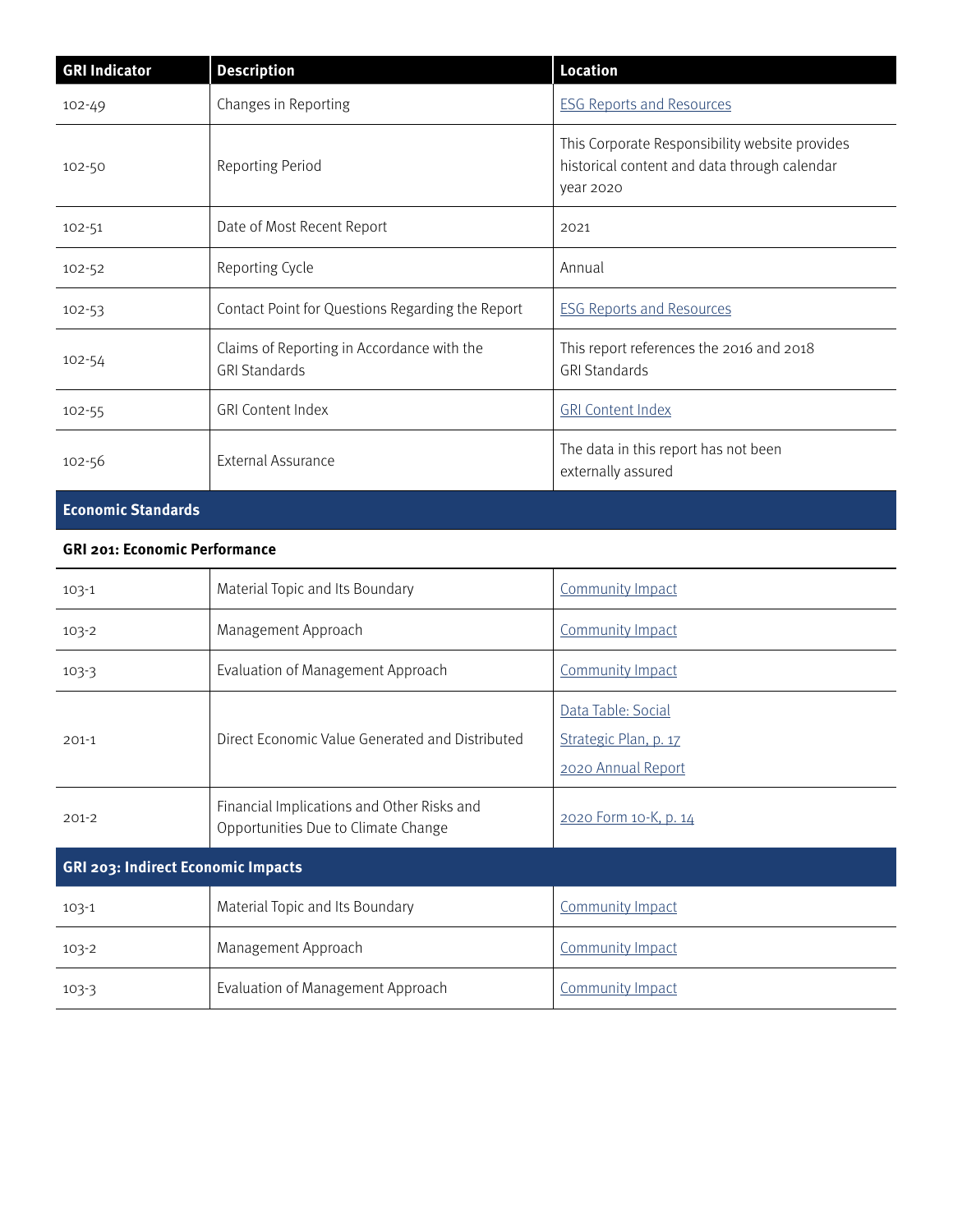| <b>GRI Indicator</b>                  | <b>Description</b>                                                          | <b>Location</b>                      |
|---------------------------------------|-----------------------------------------------------------------------------|--------------------------------------|
|                                       |                                                                             | <b>Sustainable Energy Future</b>     |
| $203-1$                               | Infrastructure Investments and Services Supported                           | <b>Strategic Plan</b>                |
|                                       |                                                                             | 2020 Annual Report, p. 7-11          |
| 203-2                                 | Significant Indirect Economic Impacts                                       | <b>Community Impact</b>              |
| <b>GRI 204: Procurement Practices</b> |                                                                             |                                      |
| 103-1                                 | Material Topic and Its Boundary                                             | <b>Sustainable Supply Chain</b>      |
| $103 - 2$                             | Management Approach                                                         | <b>Sustainable Supply Chain</b>      |
| $103-3$                               | Evaluation of Management Approach                                           | <b>Sustainable Supply Chain</b>      |
| $204 - 1$                             | Proportion of Spending on Local Suppliers                                   | Data Table: Social                   |
| <b>GRI 205: Anti-Corruption</b>       |                                                                             |                                      |
| 103-1                                 | Material Topic and Its Boundary                                             | <b>Ethics and Compliance</b>         |
| $103 - 2$                             | Management Approach                                                         | <b>Ethics and Compliance</b>         |
| $103-3$                               | Evaluation of Management Approach                                           | <b>Ethics and Compliance</b>         |
|                                       | Operations Assessed for Risks Related to Corruption                         | 2020 Form 10-K, p. 130               |
| $205 - 1$                             |                                                                             | 2020 Annual Report, p. 5             |
|                                       | Communication and Training about Anti-Corruption<br>Policies and Procedures | <b>Ethics and Compliance</b>         |
| $205 - 2$                             |                                                                             | 2020 Form 10-K, p. 136               |
|                                       |                                                                             | 2020 Annual Report, p. 114           |
| $205 - 3$                             | Confirmed Incidents of Corruption and Action Taken                          | 2020 Form 10-K, p. 28                |
|                                       |                                                                             | 2020 Annual Report, p. 8             |
| GRI 301: Materials                    |                                                                             |                                      |
| 103-1                                 | Material Topic and Its Boundary                                             | <b>Biodiversity and Conservation</b> |
| $103 - 2$                             | Management Approach                                                         | <b>Biodiversity and Conservation</b> |
| 103-3                                 | Evaluation of Management Approach                                           | <b>Biodiversity and Conservation</b> |
| 301-1                                 | Materials Used by Weight or Volume                                          | Data Table: Environmental            |
| $301 - 2$                             | Recycled Input Materials Used                                               | Data Table: Environmental            |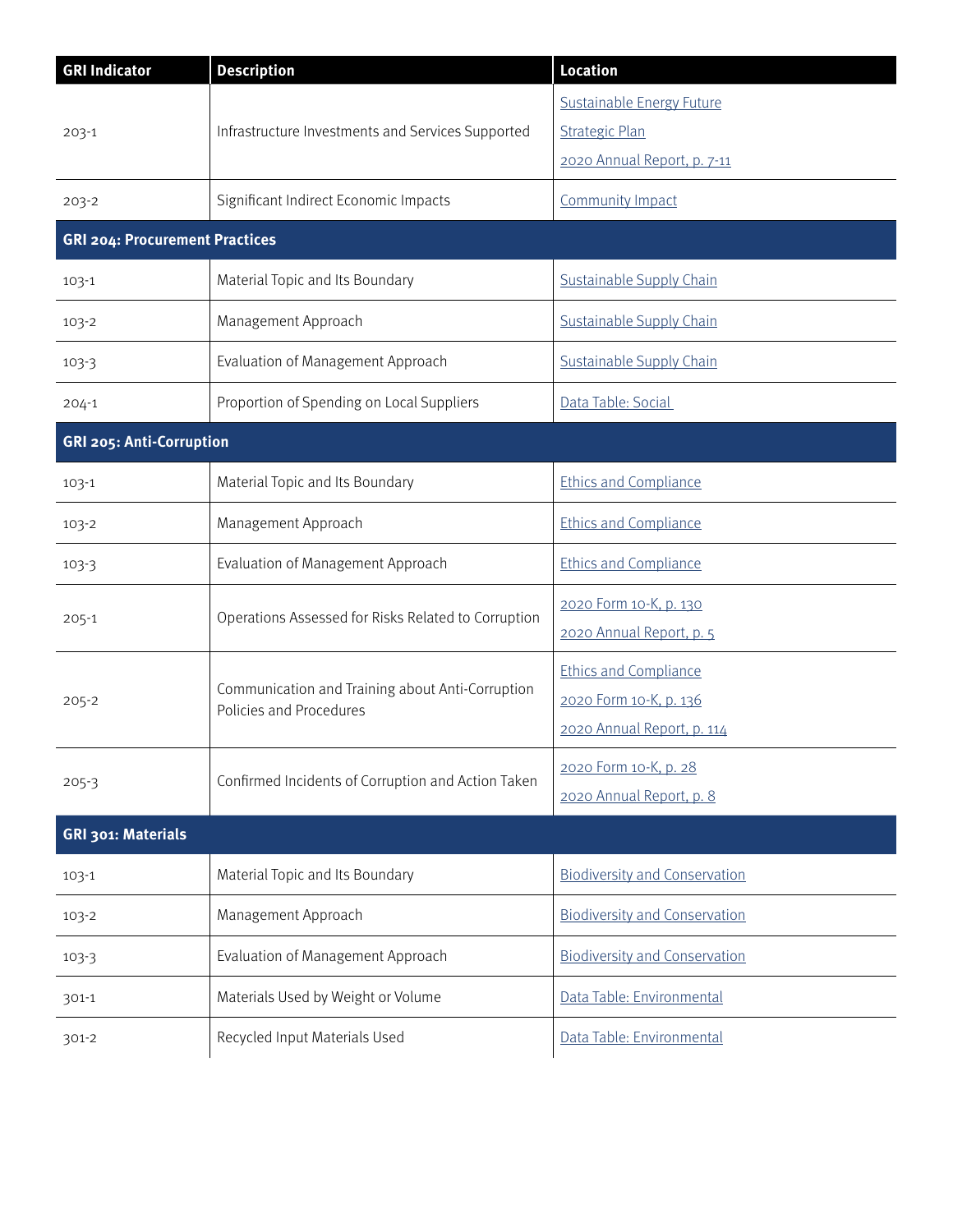| <b>GRI Indicator</b>              | <b>Description</b>                                                                                                                            | <b>Location</b>                            |  |
|-----------------------------------|-----------------------------------------------------------------------------------------------------------------------------------------------|--------------------------------------------|--|
| GRI 303: Water and Effluents 2018 |                                                                                                                                               |                                            |  |
| $103 - 1$                         | Material Topic and Its Boundary                                                                                                               | <b>Water Management</b>                    |  |
| $103 - 2$                         | Management Approach                                                                                                                           | <b>Water Management</b>                    |  |
| $103-3$                           | Evaluation of Management Approach                                                                                                             | <b>Water Management</b>                    |  |
| $303 - 3$                         | Water Withdrawal                                                                                                                              | Data Table: Environmental                  |  |
| 303-4                             | Water Discharge                                                                                                                               | Data Table: Environmental                  |  |
| 303-5                             | Water Consumption                                                                                                                             | Data Table: Environmental                  |  |
| GRI 304: Biodiversity             |                                                                                                                                               |                                            |  |
| $103 - 1$                         | Material Topic and Its Boundary                                                                                                               | <b>Biodiversity and Conservation</b>       |  |
| $103 - 2$                         | Management Approach                                                                                                                           | <b>Biodiversity and Conservation</b>       |  |
| $103-3$                           | Evaluation of Management Approach                                                                                                             | <b>Biodiversity and Conservation</b>       |  |
| 304-1                             | Operational Sites Qwned, Leased, Managed in or<br>Adjacent to Protected Areas and Areas of High<br>Biodiversity Value Outside Protected Areas | <b>Biodiversity and Conservation</b>       |  |
| 304-2                             | Significant Impacts of Activities, Products and<br>Services on Biodiversity                                                                   | <b>Biodiversity and Conservation</b>       |  |
| 304-4                             | <b>IUCN Red List Species and National Conservation</b><br>List Species with Habitats in Areas Affected<br>by Operations                       | <b>Biodiversity and Conservation</b>       |  |
| GRI 305: Emissions                |                                                                                                                                               |                                            |  |
| $103 - 1$                         | Material Topic and Its Boundary                                                                                                               | Our Climate Story<br>Climate Report - 2019 |  |
| $103 - 2$                         | Management Approach                                                                                                                           | Our Climate Story<br>Climate Report - 2019 |  |
| $103-3$                           | Evaluation of Management Approach                                                                                                             | Our Climate Story<br>Climate Report - 2019 |  |
| 305-1                             | Direct Scope 1 Emissions                                                                                                                      | Data Table: Environmental                  |  |
| $305 - 2$                         | Indirect Scope 2 Emissions                                                                                                                    | Data Table: Environmental                  |  |
| $305 - 3$                         | Other Indirect Scope 3 Emissions                                                                                                              | Data Table: Environmental                  |  |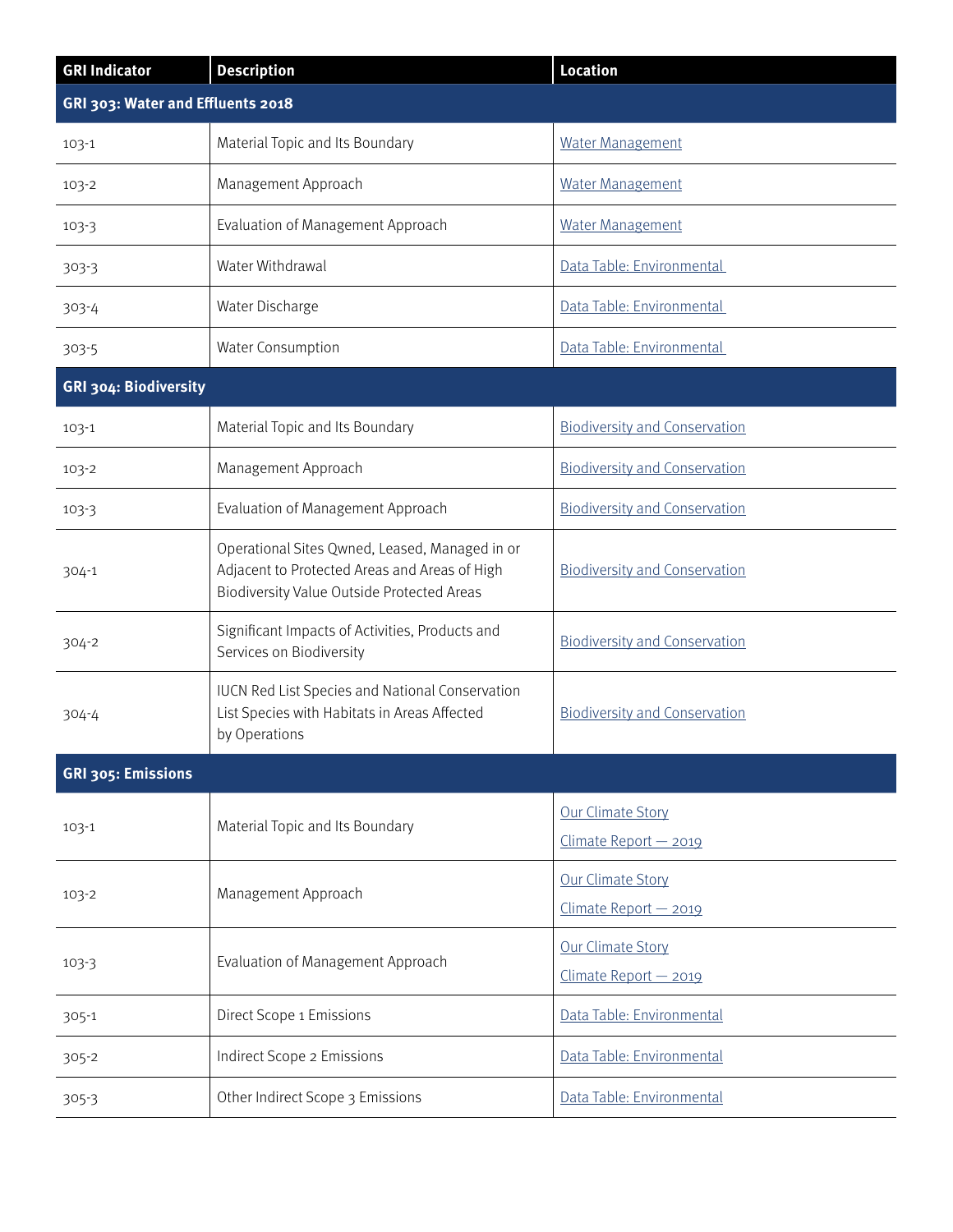| <b>GRI Indicator</b>                     | <b>Description</b>                                                            | <b>Location</b>                                   |  |
|------------------------------------------|-------------------------------------------------------------------------------|---------------------------------------------------|--|
| 305-4                                    | <b>GHG Emissions Intensity</b>                                                | Data Table: Environmental                         |  |
|                                          |                                                                               | Our Climate Story                                 |  |
| 305-5                                    | Reduction of GHG Emissions                                                    | Climate Report - 2019                             |  |
| $305 - 6$                                | Emissions of Ozone Depleting Substances                                       | Data Table: Environmental                         |  |
| 305-7                                    | Nitrogen Oxides (NOx), Sulfur Oxides (SOx) and<br>Other Significant Emissions | Data Table: Environmental                         |  |
| GRI 306: Waste                           |                                                                               |                                                   |  |
| $103 - 1$                                | Material Topic and Its Boundary                                               | <b>Waste Management</b>                           |  |
| $103 - 2$                                | Management Approach                                                           | <b>Waste Management</b>                           |  |
| $103-3$                                  | Evaluation of Management Approach                                             | <b>Waste Management</b>                           |  |
| 306-3                                    | Waste Generated                                                               | Data Table: Environmental                         |  |
| 306-4                                    | Waste Diverted from Disposal                                                  | Data Table: Environmental                         |  |
| <b>GRI 307: Environmental Compliance</b> |                                                                               |                                                   |  |
| $103 - 1$                                | Material Topic and Its Boundary                                               | <b>Policy and Compliance Excellence</b>           |  |
| $103 - 2$                                | Management Approach                                                           | <b>Policy and Compliance Excellence</b>           |  |
| $103-3$                                  | Evaluation of Management Approach                                             | <b>Policy and Compliance Excellence</b>           |  |
| 307-1                                    | Non-Compliance with Environmental Laws<br>and Regulations                     | Data Table: Environmental                         |  |
| <b>Social Standards</b>                  |                                                                               |                                                   |  |
| <b>GRI 401: Employment</b>               |                                                                               |                                                   |  |
| $103 - 1$                                | Material Topic and Its Boundary                                               | <b>Talent Management and Employee Development</b> |  |
| $103 - 2$                                | Management Approach                                                           | <b>Talent Management and Employee Development</b> |  |
| $103-3$                                  | Evaluation of Management Approach                                             | <b>Talent Management and Employee Development</b> |  |
| 401-1                                    | New Employee Hires and Employee Turnover                                      | Data Table: Social                                |  |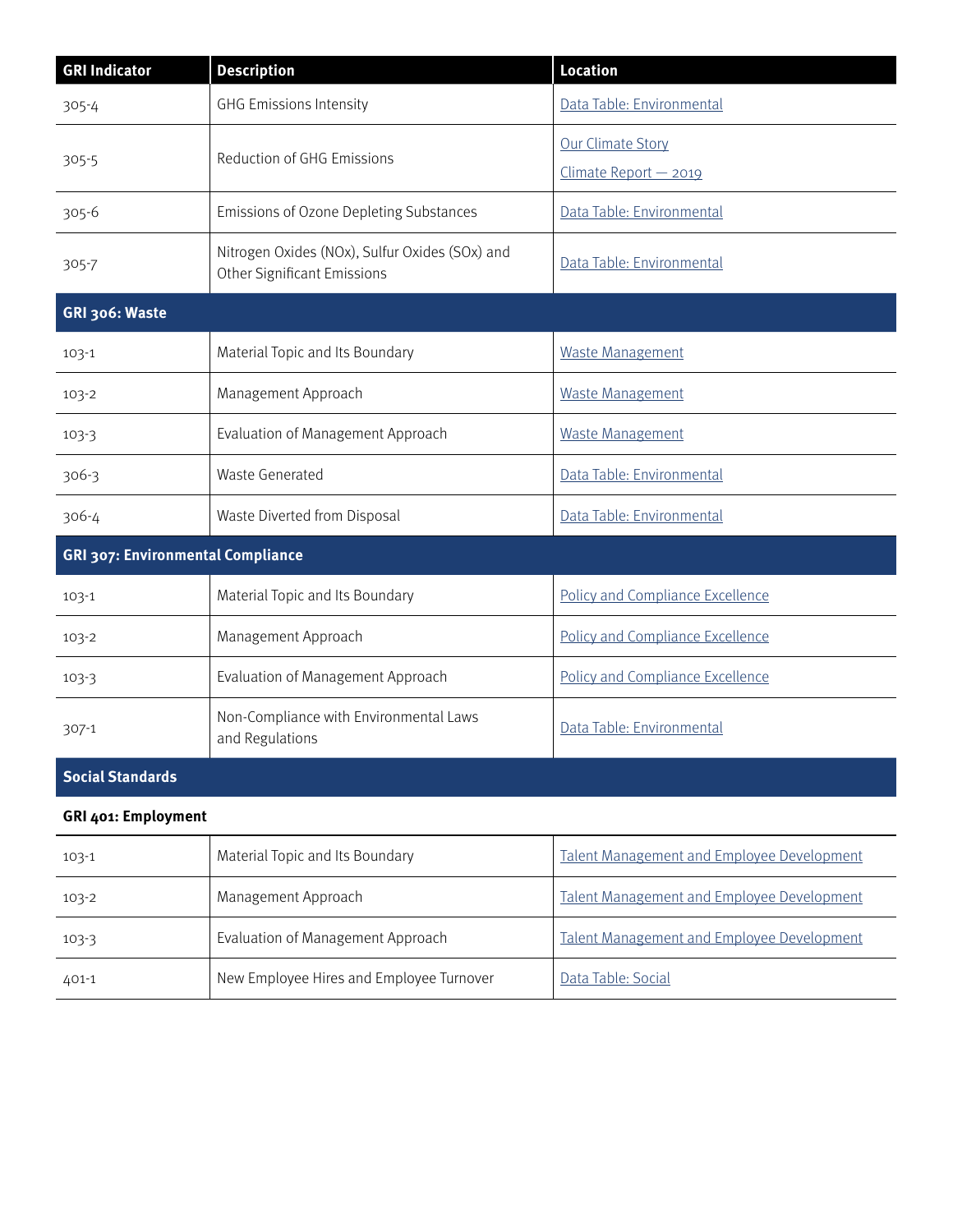| <b>GRI Indicator</b>                            | <b>Description</b>                                                                                    | <b>Location</b>                                                               |
|-------------------------------------------------|-------------------------------------------------------------------------------------------------------|-------------------------------------------------------------------------------|
| 401-2                                           | Benefits Provided to Full-Time Employees that Are<br>Not Provided to Temporary or Part-Time Employees | <b>Employee Benefits</b><br><b>Talent Management and Employee Development</b> |
| 401-3                                           | Parental Leave                                                                                        | <b>Family Care Leave</b>                                                      |
| GRI 403: Occupational Health and Safety         |                                                                                                       |                                                                               |
| $103 - 1$                                       | Material Topic and Its Boundary                                                                       | Safety, Health and Wellness                                                   |
| $103 - 2$                                       | Management Approach                                                                                   | Safety, Health and Wellness                                                   |
| $103-3$                                         | Evaluation of Management Approach                                                                     | Safety, Health and Wellness                                                   |
| 403-9                                           | Work-Related Injuries                                                                                 | Safety, Health and Wellness<br>Data Table: Social                             |
| GRI 404: Training and Education                 |                                                                                                       |                                                                               |
| $103 - 1$                                       | Material Topic and Its Boundary                                                                       | <b>Talent Management and Employee Development</b>                             |
| $103 - 2$                                       | Management Approach                                                                                   | <b>Talent Management and Employee Development</b>                             |
| $103-3$                                         | Evaluation of Management Approach                                                                     | Talent Management and Employee Development                                    |
| 404-1                                           | Average Hours of Training that the Organization Has<br>Undertaken During the Reporting Period         | Data Table: Social                                                            |
| 404-5                                           | Programs for Upgrading Employee Skills and<br><b>Transition Assistance Programs</b>                   | Talent Management and Employee Development                                    |
| <b>GRI 405: Diversity and Equal Opportunity</b> |                                                                                                       |                                                                               |
| $103-1$                                         | Material Topic and Its Boundary                                                                       | Diversity, Equity and Inclusion                                               |
| 103-2                                           | Management Approach                                                                                   | Diversity, Equity and Inclusion                                               |
| $103-3$                                         | Evaluation of Management Approach                                                                     | Diversity, Equity and Inclusion                                               |
| 405-1                                           | Diversity of Governance Bodies and Employees                                                          | Diversity, Equity and Inclusion                                               |
| <b>GRI 406: Non-Discrimination</b>              |                                                                                                       |                                                                               |
| $103 - 1$                                       | Material Topic and Its Boundary                                                                       | Diversity, Equity and Inclusion<br><b>Ethics and Compliance</b>               |
| $103 - 2$                                       | Management Approach                                                                                   | Diversity, Equity and Inclusion<br><b>Ethics and Compliance</b>               |
| $103-3$                                         | Evaluation of Management Approach                                                                     | Diversity, Equity and Inclusion<br><b>Ethics and Compliance</b>               |